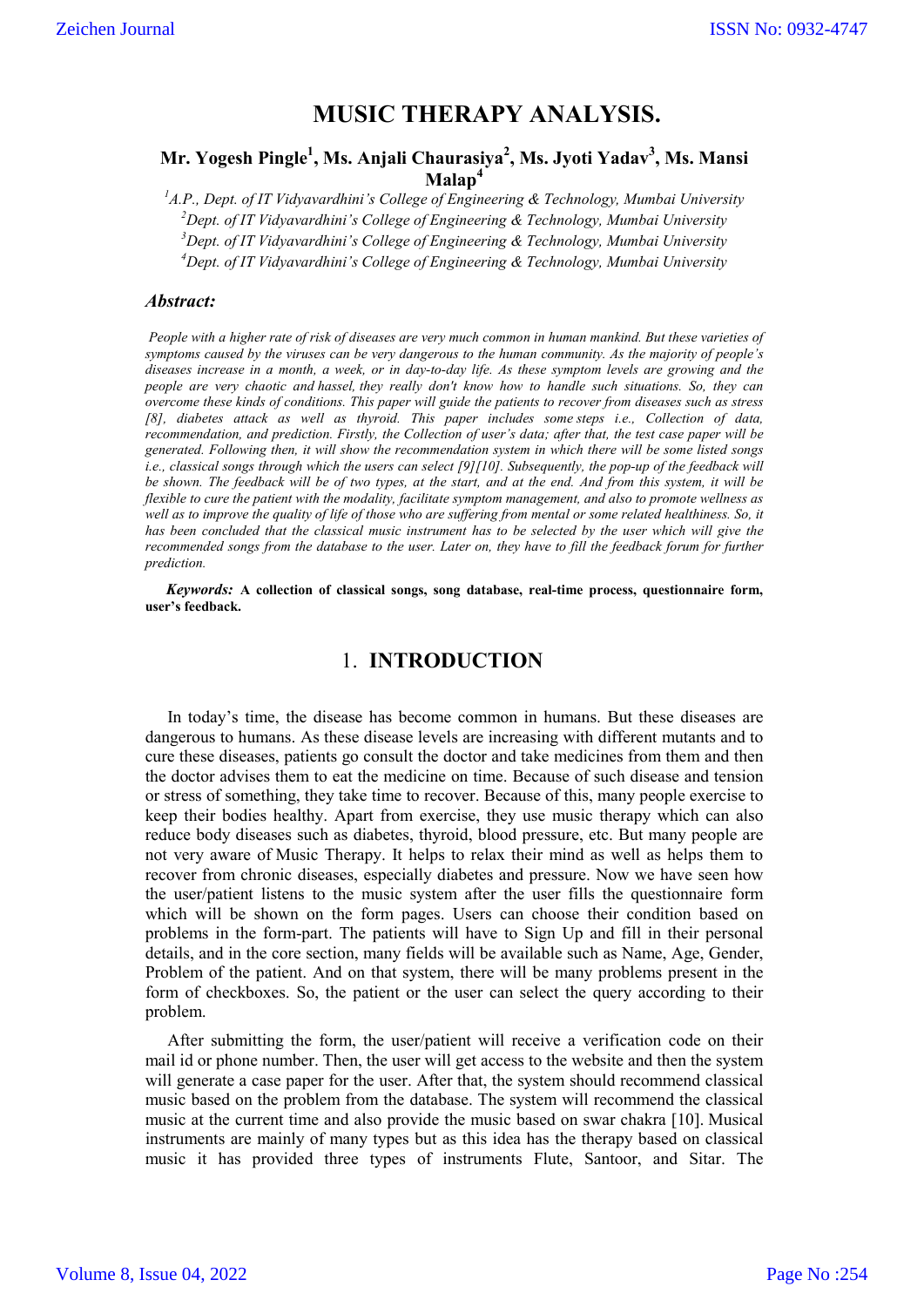recommendation system is worked on machine learning algorithms such as Collaborative filtering [4] as well as sentiment analysis algorithms [7]. Before listening to the song, the system will ask some questions and values to the user so that they can calculate the prediction. Majorly, it will depend on the user's heart rate, Pulse rate, BP, etc. [7]. After that, the user can listen to the music, and at the end of the session the user will fill in the feedback, and after the prediction module work which is based on the user's value as well as feedback. For Example, suppose a person has a thyroid, so thyroid basically affects the throat. As the therapy is applied to the throat hence according to the system swar-dha and chakra Vishudi will be applied [10]. So, the system will suggest the music of swar-Dha and the raaga whichever is there for that swar [10]. Here the project is providing the three types of musical instruments such as santoor, sitar, and flute. The user can listen to whichever they want. And also, one more thing is that the patients are taking time into consideration like every raaga has a certain time in that time only they can give a positive impact [9]. So, if the user wants to take therapy at night, then according to that system will recommend a raag which is based on real-time i.e., current time [9].

## 2. **Problem Statement**

To make a web application for the patients to overcome their stress or hypertension level, diabetes and thyroids also. As patients take many of the medications from their consulted doctors. And from those pills, they have to focus on their diet and exercise. As many people are not aware of Music Therapy, which will relax their minds as well as recover from chronic diseases. The web-app system will recommend classical music based on a questionnaire and it will generate the test-case paper for the user. After that, it will map the user's data according to the conditions based on the questionnaire and it will play the songs based on real-time. This system will do the data analysis by pre and post feedback through which it will predict the user's health improvement by using machine learning.

### **3. Motivation**

Many people do not know about music therapy. But, there are only a few people who understand it and have the perfect knowledge to listen to the songs in their particular mood, but what about the people who don't know… How music therapy can be beneficial to them. We are selecting this Music Therapy project because it will help to build up the motivation and confidence of patients. They can fully cooperate with the overall treatment throughout the session. And also to the people suffering from anxiety issues, diabetes issues, and High Blood Pressure. Because of spoof news, people are getting scared which results in anxiety and hypertension also. Hence, by applying music therapy they'll be able to motivate themselves after listening to the music. Through this system, we can promote music therapy and relieve their stress.

## **4. Literature Review**

This is in many cases the contextual investigation on which there is a director of music treatment on various individuals of different ages, on various timings, by utilizing different ragas and estimating the tension level worth that is broken down during this paper in [1]. Moreover, the effect of music treatment on youngsters with chemical imbalance is talked about, as well as how robots are utilized to help music treatment meetings, which is additionally made sense of through contextual analysis. The reason for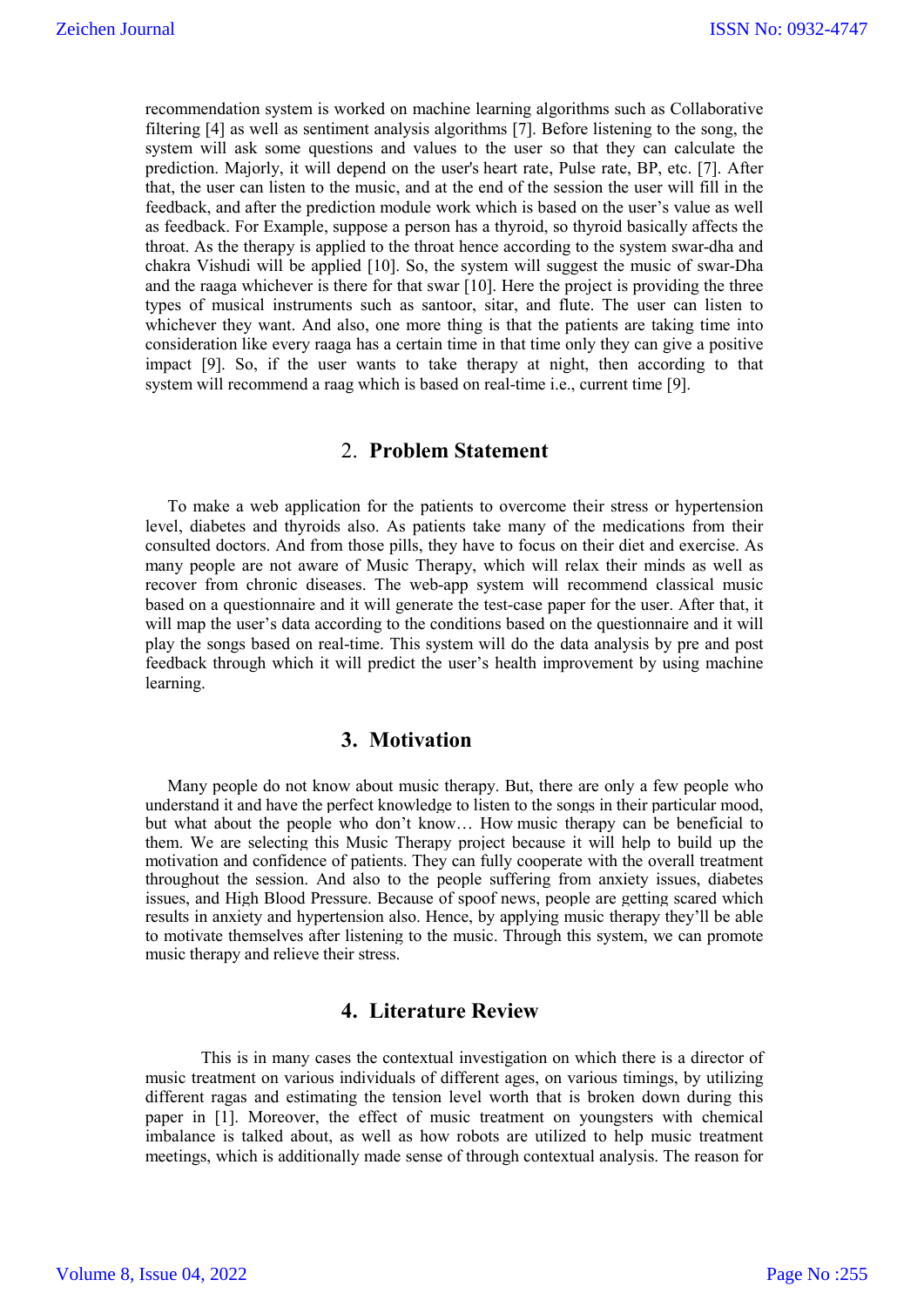this paper is to exhibit and convince that music treatment can really supplant meds used to lessen pressure and fix the mental imbalance, as well as to show that music treatment can abbreviate recuperation time.

This paper [2] investigated further into effect of music on dental anxiety during ultrasonic scaling. Twenty-six patients were experiencing dental anxiety during scaling therapy, and their Electrocardiogram (ECG) data were gathered after they were randomly assigned to an experimental or a bearing group. Statistical testing revealed that six ECG characteristics differed significantly between the experimental and, thus, the control groups.

According to [3], hypertension is a prevalent clinical condition that has a major threat to human health. Many clinical studies have stated that specific types of music can help to lower blood pressure, and now music therapy is also considered an important aspect of anti-hypertensive treatment. Our previous research paper is integrated into the new MP3 player, which may detect such BP value utilizing a Cuffless measurement approach as well. The MP3 player chooses various types of music to listen which is based on the BP measurement, in order to activate the hypertension of patients.

In [4] the article states that music therapy researchers and clinicians have discussed what they've learned on collaborative research projects with healthcare providers in community settings. In practical aspects of conducting research on sites are music therapists, healthcare professionals, and administrators which are consulted early in the research planning process; research team members are integrated with community healthcare providers and strategies for successful study. Thus, implementation is explored.

According to [5,] the health sector has seen a significant transformation as a result of the development of new computer technology, which has driven this sector to produce more medical data, resulting in the emergence of different fields of research. Many attempts are made with the medical data team on the one hand, and all those useful knowledge is gathered on the other. We will offer an overview of the emergence of big data in the healthcare sector and use a learning algorithm to analyze a set of medical data in this presentation. The goal is to use the Decision Tree  $(C4.5)$  algorithm to forecast chronic renal disease.

The Ragas had already altered the human emotions have been changed by changing the resonance of the human body, according to ancient Indian classical musical maestros [6]. Some ragas, including Darbari, Kanada, Khamaj, and Pooriya, have been found to assist relieve mental strain, especially in the case of hypertension. Raga Jaivanti has also been found successful in curing mental diseases and soothing the mind, and Raga Malhar calms anger, excessive mental, excitement, and mental instability [12]. Nonetheless, systematic verification of the raga association is required. No schemes have yet been demonstrated, according to the survey. In light of the foregoing explanation, the suggested research in this paper aims to learn more about the science of raga phonetics and its impacts on nerves.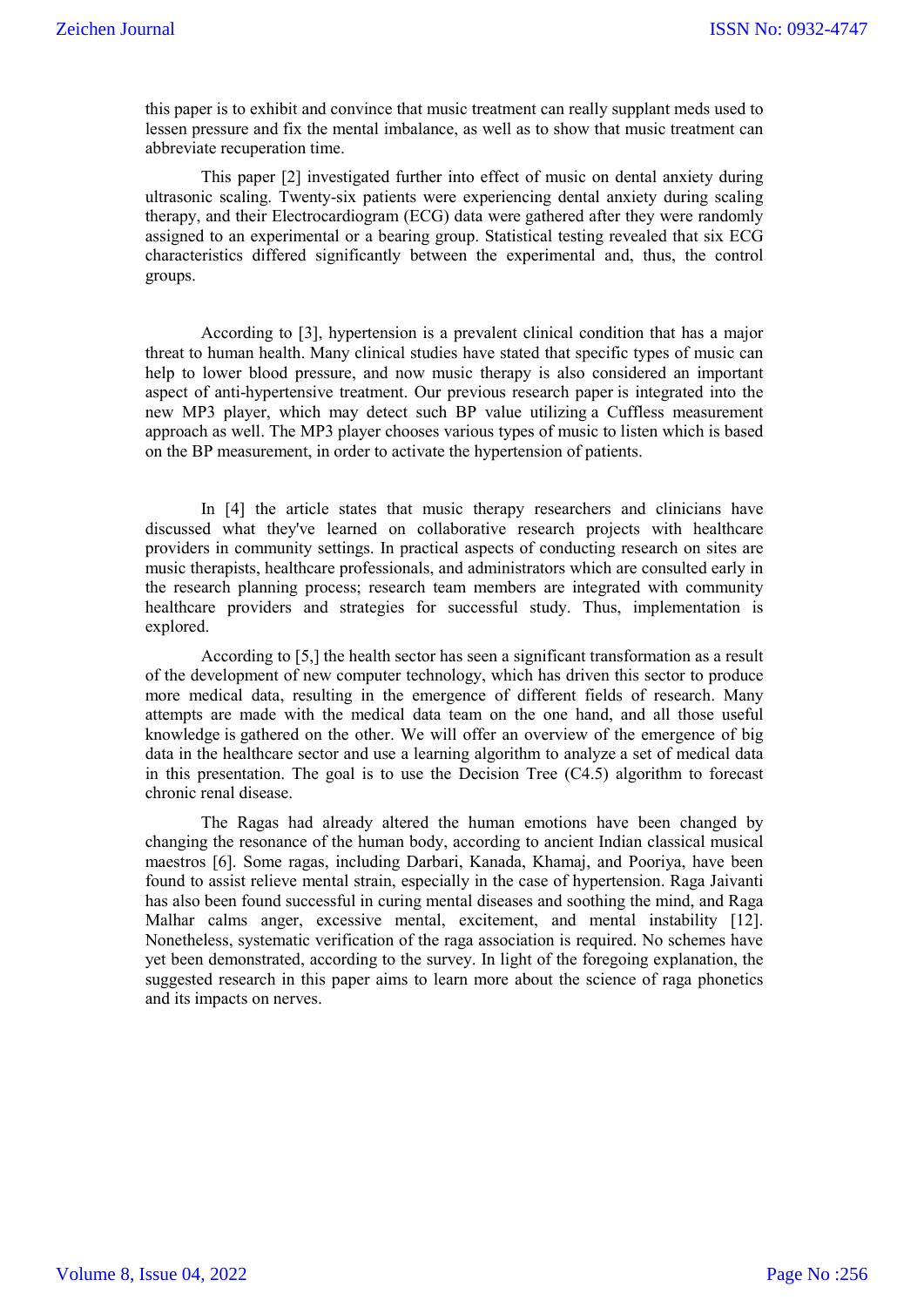# **5. Project Implementation Technique**

The Use-case diagram of the system shows the overall flow of the system.



**Figure 1: Use Case Diagram of the system**

The system must:

- Gather User's data.
- Calculate via filtering method.
- Used musical dataset.
- Suggest the music
- Take the ratings from the user.
- Show prediction.

The actor user will:

- Get access to their profile.
- Select the Instrument of their own choice.
- Give the prior feedback.
- Listen to the Music.
- End feedback basically gives the ratings.

As this use-case tells us the overall roles of the actor and the system. By this, it'll be a little bit difficult to understand the flow of the website.

As the workflow of the website is very simple and it'll be able to use by an uneducated people, which is also the main problem for the elder citizen of the country. Because 50-60 years ago, there was no awareness given for the education and also there were facilities for the education by that, they can grasp the opportunity as per their need or for their need. So, senior citizens of the country are not much educated or maybe not much educated that's the reason we have created a simple and uncomplicated forum.

As the flow is easy to understand and also its well-functioned for every kind of user. The flow is given below: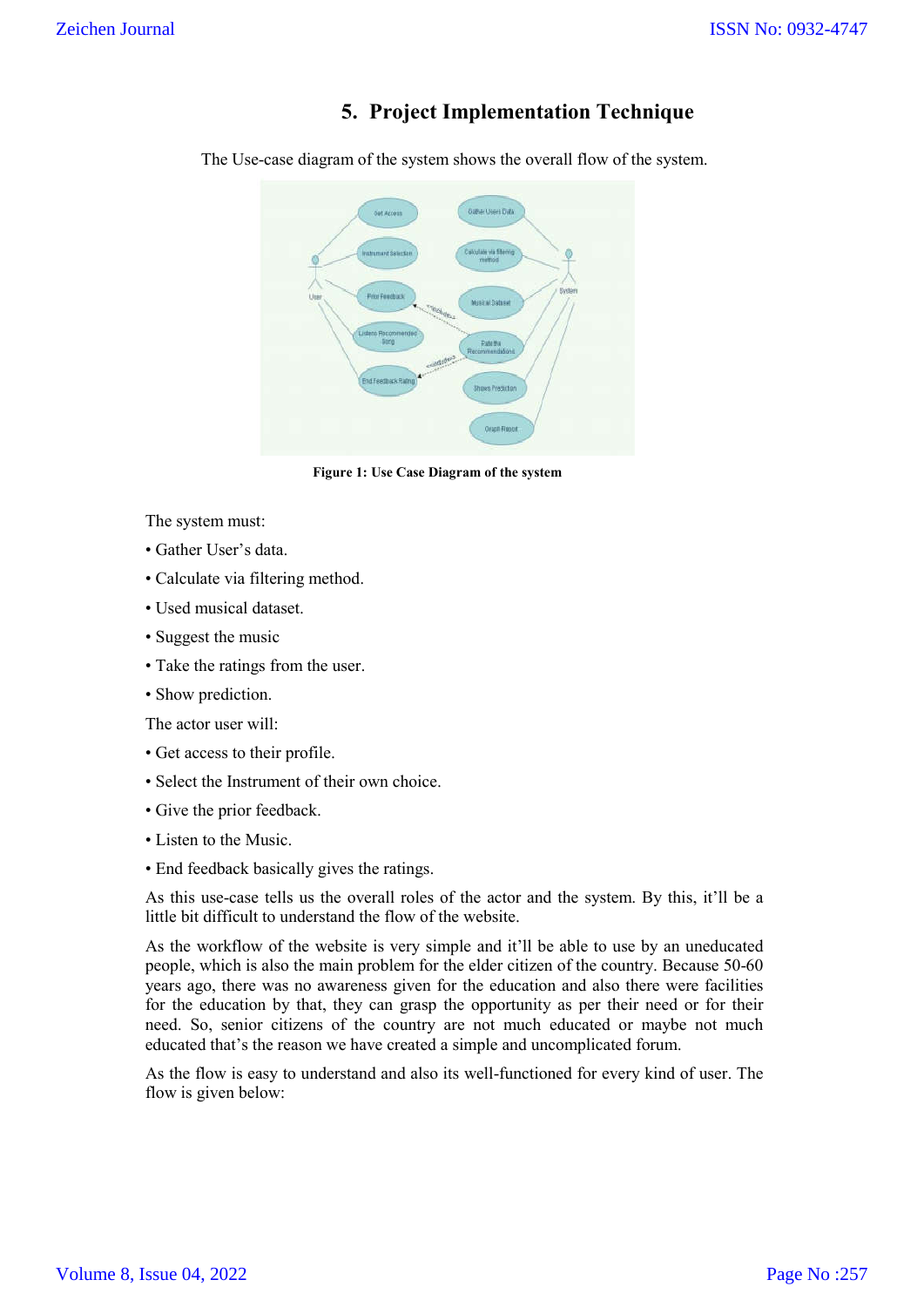

**Figure 1.2: Flow diagram of the system**

Firstly, the patients will go on the website then the patient will Sign Up and fill in their personal details, and on the core section, many fields will be available such as Name, Age, Gender, Mail-id, Phone number, Problem of the patient. And on that system, there Firstly, the patients will go on the website then the patient will Sign Up and fill in their personal details, and on the core section, many fields will be available such as Name, Age, Gender, Mail-id, Phone number, Proble selects the query according to their problems, after submitting the form, the user/patient will receive a verification code on their mail id or phone number.

| $\leftarrow  \circ$ $\circ$ | C C location times                               | Enter Your Mobile No                                                        |                                             | 太 地 四 里 |  |
|-----------------------------|--------------------------------------------------|-----------------------------------------------------------------------------|---------------------------------------------|---------|--|
|                             |                                                  | Enter Your Mail to                                                          |                                             |         |  |
|                             | <b>R</b> Diabeter                                | Problems<br><b>P</b> Thyroid                                                | <b>2</b> Hyperformion                       |         |  |
|                             | ve Blumy Vision                                  |                                                                             |                                             |         |  |
|                             | Hawe Very Dry Skin                               |                                                                             |                                             |         |  |
|                             | ncreased Hunge                                   | Change in Weight                                                            | <b>Fatigue or Confusion</b>                 |         |  |
|                             | Fouty Breath<br><b>TRICUMPE Elricollign</b>      | <b>Behing</b><br>Memory Problem                                             | Vision Problem<br>Chest Pain                |         |  |
|                             | Uways Thirsty                                    |                                                                             | <b>Difficulty Breathing</b>                 |         |  |
|                             | <b>Body Pain</b>                                 | Expensencing Aragen                                                         | requier Hearthe                             |         |  |
|                             | Slow Healing of Cuts<br><b>Vaginal Intection</b> | Having an enlarged Thyroid gland                                            | <b>Quanatine</b><br><b>Trouble Sleeping</b> |         |  |
|                             |                                                  | Imagular Periods                                                            |                                             |         |  |
|                             |                                                  | Submit                                                                      |                                             |         |  |
|                             |                                                  |                                                                             |                                             |         |  |
|                             |                                                  |                                                                             |                                             |         |  |
|                             |                                                  | Figure 1.3: Register form                                                   |                                             |         |  |
|                             |                                                  |                                                                             |                                             |         |  |
|                             |                                                  | will get access to the website then the system should generate a case paper |                                             |         |  |

**Figure 1.3: Register form**

Then, the user will get access to the website then the system should generate a case paper for the user. After that, the system should recommend classical music based on their problem. The system will recommend classical music according to the current time and it provides music based on swara-chakra also. The system mainly gives Classical music based on the instruments: Flute, Santoor, Sitar.

The recommendation system is worked on machine learning algorithms such as Collaborative filtering [4] as well as the Sentiment analysis algorithm. Before listening to the song, the system will ask some questions and values to the user, which will be dependent on heart rate, Pulse rate, BP etc. After that user listen the music and after that song finished then user will fill the feedback and after that prediction module work which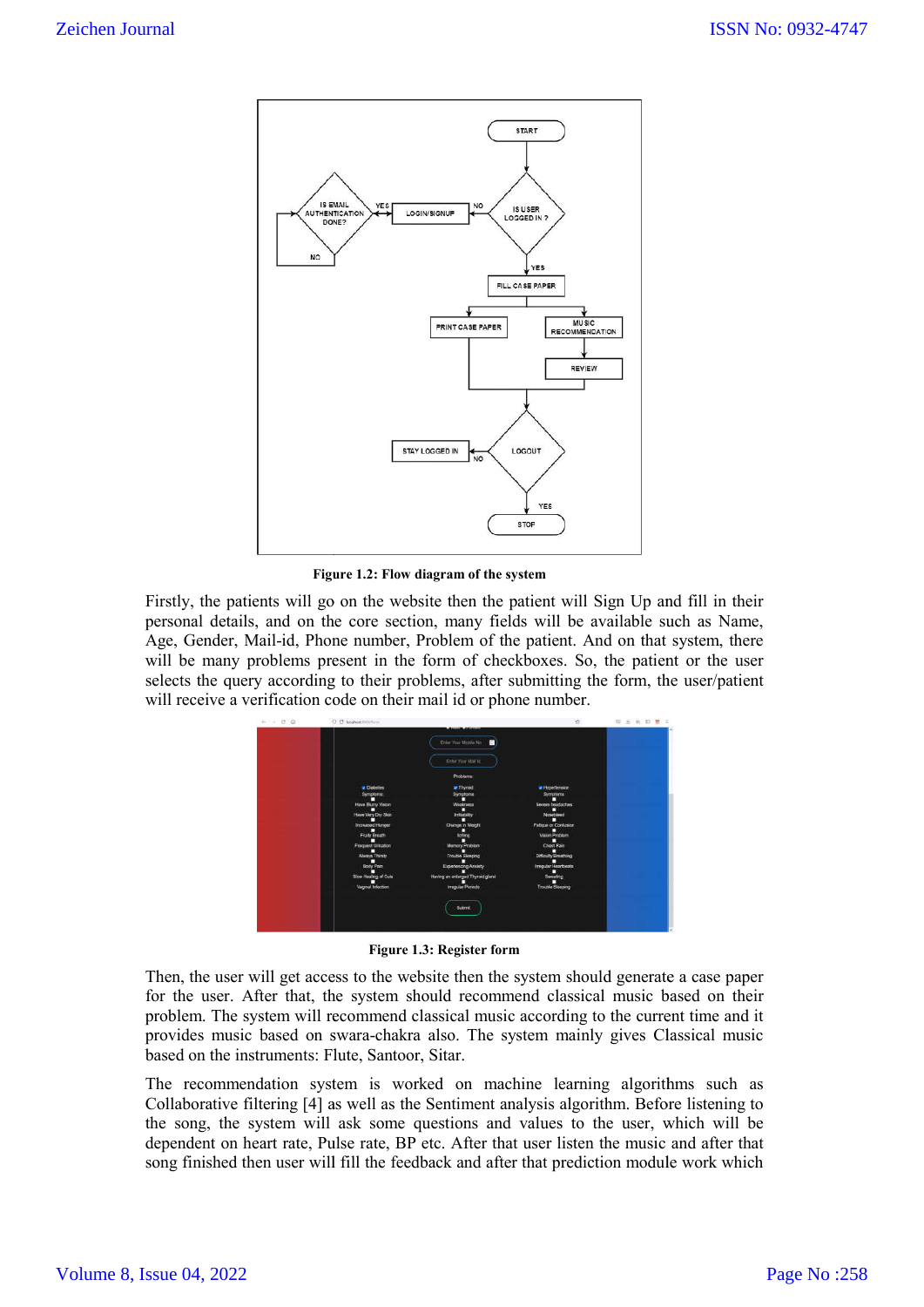based on user value as well as feedback rating and previous review. Following are the module's used:

#### **I. Collaborative Filtering**



**Figure 1.1: Flowchart of Collaborative Filtering**

The process of picking a tiny section of your data and employing that subset view or analysis is known as data filtering. Sorting is usually (but not always) a transitory process in which a complete set of data is saved but just a portion of it is used for calculation [4].

Filters can be used to:

- View results over a specific time period.
- Make a tally of the results for each interest group.
- Remove any "poor" or "erroneous" views from the analysis.
- Develop and test statistical models.

Data is filtered via interactions with system-collected data from other users in collaborative filtering [11]. Based on the premise that people who have previously agreed on an appraisal of something are more likely to agree again in the future. The concept is simple: when we're looking for a new movie to watch, we frequently ask our friends for recommendations. We, of course, rely largely on referrals from people who share our love. The link between users and objects is the subject of collaborative filtering tools. Disease/problem, chakra, swar, raag files, time period, and other factors are included in the system's dataset. Patients will enter the difficulty they are having into this system. The problem and chakras associated with the problem will be mapped by the system. The chakra is basically associated with some swar and the swar contains a number of raag with different time intervals. The system will suggest a raag based on the chakra and swar itself. Filtering is also based on the current time of the system. Suppose the user/patient login into the system at 2.00 pm then the system will suggest the raag which will give impact at that time. Likewise, if a user uses the system at 8.00 pm then the system will suggest a different raag. The raag can be in the form of Flute, Santoor, and Sitar. Patients can choose and listen based on their choice [4].

The following charts show the swar chakra mapping [10]: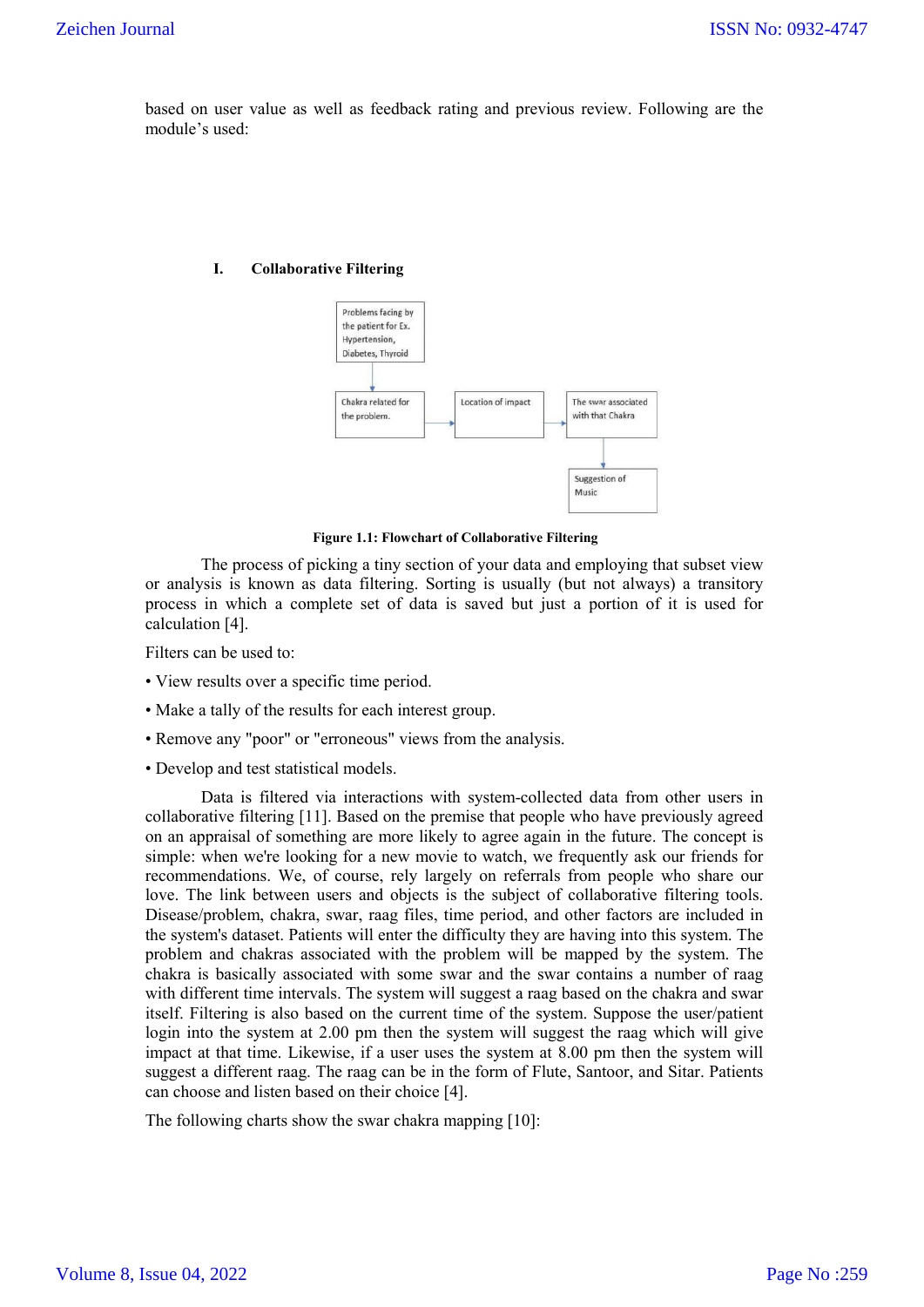

**Table 1.2: Swar Chakra Mapping - I** 

| ٠               | ٠                                      |                                                                                                                                                                                              |                                                                                                                                                                                                                                    | $\sim$                                                                                                                                                                                                                      |                                                                                     | $\sim$ |                |                                                         |
|-----------------|----------------------------------------|----------------------------------------------------------------------------------------------------------------------------------------------------------------------------------------------|------------------------------------------------------------------------------------------------------------------------------------------------------------------------------------------------------------------------------------|-----------------------------------------------------------------------------------------------------------------------------------------------------------------------------------------------------------------------------|-------------------------------------------------------------------------------------|--------|----------------|---------------------------------------------------------|
| Chakra          | Location                               | <b>Association with</b>                                                                                                                                                                      | <b>Physical impact</b><br><b>ISSUE DISCRIPTION AND LEVELAND TO ACT</b>                                                                                                                                                             | <b>Emotional impact if blocked</b>                                                                                                                                                                                          | <b>If Overactive</b>                                                                | Color  | Swar           | Activity                                                |
| Svadunhana      | <b>Eacial Follow Nauel</b>             | our connection to other<br>people.<br>creatidly operates.<br>and passail health.                                                                                                             | infections, chronic lover back pain.<br>sanzal deceders, Véarilles.<br>genecelogical problems.<br>Fulfilment energy, confidence. High instance menstrual cucles, and<br>problems with the intestines, spleen<br>نمائك فاللومة المس | Lack of creatists, addictions, low sell-<br>cordiderice, dependency issues, low<br>libido, and inable to engress emotions or<br>destre. Constant lear of betrayal, A string<br>of unsuccessful, toxic relationships, guilty | Sensal addition.<br>nangidaton Sell<br>hallmart                                     | Dunge  | Re             | Villa under mountaint<br>Now works.<br>Dusling          |
| Manipusa        | <b>Solar Plenus</b><br>(Below ribcage) | physical center, personal<br>pouer, desire, inner-strength<br>emotions, instincts, and "gut"<br>feelings Positive self image.<br>Architen.                                                   | doestive and intestinal disorders.<br>indigestion, food allergies, earing<br>dirorders. Chronic fatious poor<br>netabolism, diabetes, stomach pain<br>obesity, eczema, acrye, and other<br>stress-related skin conditions.         | lack of memory and concentration.<br>hequent fearing of relection, feeling<br>uncentered, sugar addictions, insomnia<br>and earing disorders, personal power, self<br>esteem, inferiority, shame, Lack of<br>drection       | Perfectionism, power<br>hunger. Too critical<br>control issues                      | Yelow  | G <sub>2</sub> | Be in the realight                                      |
| Anahata         | Heart                                  | center of your spirit as<br>well as the center of the<br>ohakras, making it a vital<br>energy center for our<br>spiritual, mental, and<br>physical well-being. It is<br>accortated with loss | preumonia, asthiba, breast<br>problems, respiratory<br>problems.<br>upper-back pain, shoulder<br>and upper-arm pain, and<br>premature aging, Arm and<br>wright reader                                                              | grief, intolerance, hatred, Trust.<br>issues unforgiving, hopelessness,<br>uncommitted, and detached.<br>jealousy and bitterness, constant<br>fear of being alone                                                           | Joalousy.<br>codependence.<br>over giving, over<br>apologizing, self<br>sacrificing | Green  | Ma             | Vali in the nature<br>Be vith children or animals.      |
| Vishuddha       | Throat                                 | Truth and self-expression.<br>listening skills, communication,<br>freedom, responsibility, and<br>leadership.                                                                                | natal area, initated situates, sore<br>throat, ear infection, Nech and<br>shoulder problems jaw pain and,<br>usion loss, thoroid problems, teeth-<br>and gurs problems, and alments of<br>the escohagus and tonsils.               | misunderstood, secretive, lack of<br>attention and focus, dishonests.<br>netyousness, anviety, fear, attention<br>delick disorders, issues engressing.<br>feeling isolated.                                                 | Loud.interupting<br>opinionated, Gossiping.<br>Harsh words                          | Blue   | P <sub>a</sub> | Say the truth to source!<br>singing<br>chanting mantras |
| Anal Third evel | Center of the brows                    | mind, ideas, thoughts.<br>dreams, intuition and psychic<br>abilities, avanement, insultion,<br>clear vision, clear thoughts                                                                  | ese problems, glaucoma, ear.<br>problems and hearing difficulties<br>spinal conditions, and scalphair<br><b>IEBURE</b>                                                                                                             | headaches and nigraines, nightnares,<br>seizures, neurological disorders.<br>personalty disorders and neuroses.<br>learning difficulties, and Moodness and<br>stubbonness, lack of imaginations.<br>Autoru.                 | halucinations.<br>nightmares, seeing<br>spirt, obsessiveness                        | Indigo | Dia            | Write a dream journal<br><b>Gazing the stars</b>        |
|                 | ahasrara (Crow) Top of the head        | <b>God</b> for your particular<br>belief system).<br>spirituality.<br>divine visdom.<br>enlightening, connection<br>to the universe.<br>inadelstion, as somes.                               | light sensitivity, headaches,<br>dementia.<br>autoimmune disorders.<br>neurological disorders, (the<br>crown chakra affects the<br>health of our brains and<br>therefore our entire mental                                         | depression, confusion, loss of<br>faith, mentally disconnected,<br>demontia, epilepsy,<br>schizophrenia.Loneliness.<br>insignificance, and aimlessness,<br>learning difficulties                                            | spritual addiction.<br>judgemental                                                  | Purple | 71             | Sit in the silence<br>Meditate                          |

**Table 1.3: Swar Chakra Mapping - II**

Henceforth, here it will end-up with the collaborative part.

### **II. Recommendation based on Reviews**

One of the machine learning algorithms is sentiment analysis [7]. It is used to examine the user's reaction and feelings. It is usually an examination of one's positive and negative emotions.

### **A. Datasets**

Many assessments and tagged sentiment datasets, particularly for Twitter posts and Amazon product reviews, have been developed. This is how the system will handle user feedback.

### **B. Pre-processing**

Pre-processing is the first stage in text and sentiment classification. To minimize text noise, reduce dimensionality, and aid in the enhancement of classification performance, a substantial amount of technology is used to data. Remove digits, punctuations, lowercase, and remove stop words are among the most prevalent ways.

### **C. Machine Learning**

This method uses a machine-learning algorithm and a variety of features to create a classifier that can recognize sentimental text. For example, suppose two employees work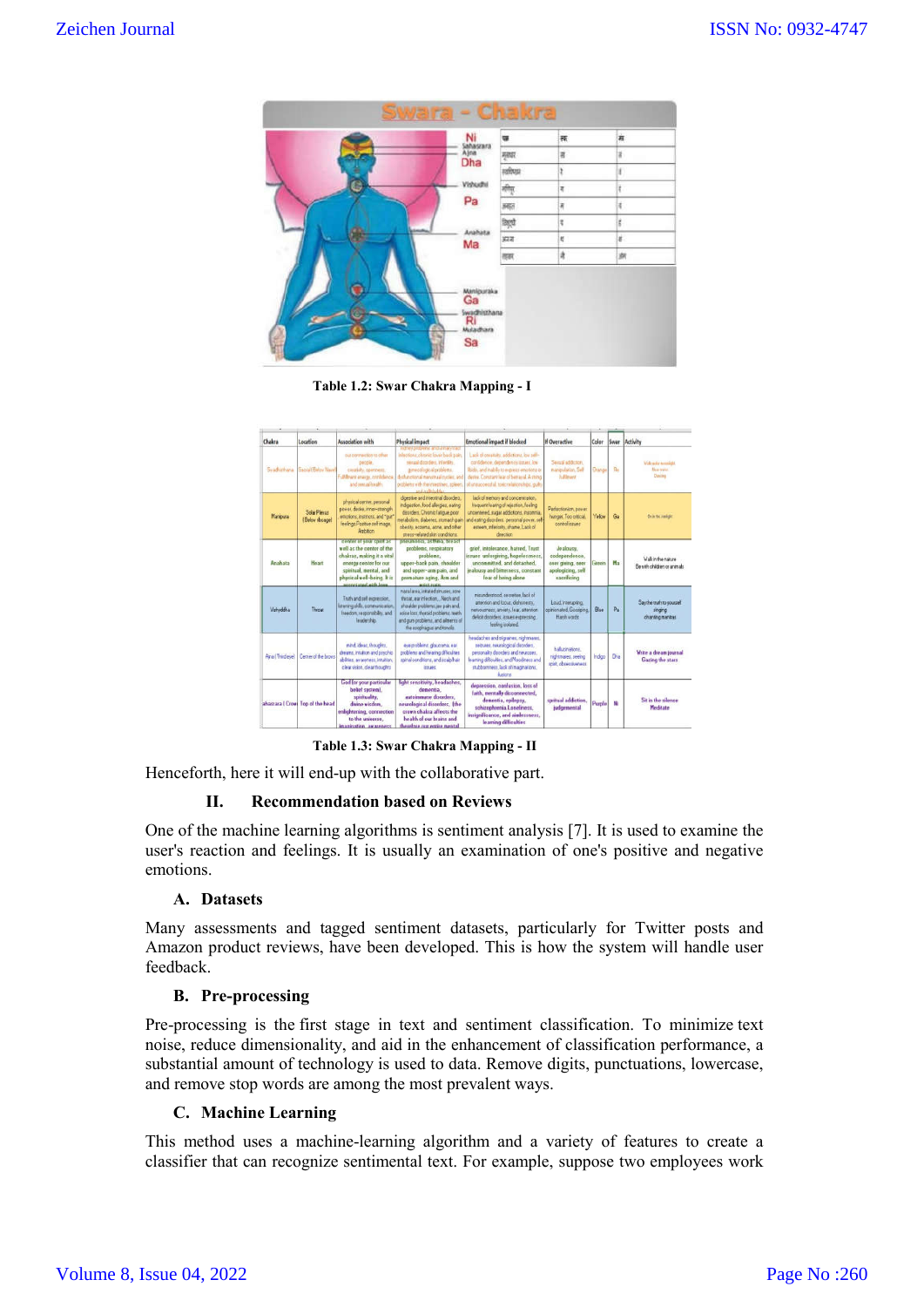in a company, one of them makes a mistake in his work, causing his boss to become enraged, and the other of whom is similarly enraged but unable to express himself. On the other side, the second employee has done a good job, and Bose compliments him, making the second worker pleased. As a result, the sentiment algorithm assesses their attitude, determining that one is angry and the other is joyful. Before listening to the song, the user fills out a value that has a number of questions and rating-type questions. After submitting the value, the data store and after that when the music ends then feedback form appears and the user should fill-in the feedback and many questions related to rating and values and the data store does store. So, both rating and value are compared by the system, then users use this system next time then the recommendation system works in this step on the basis of their previous review.



**Figure 2.1: Flowchart of Recommendation**

#### **III. Prediction of improvement**

When the system reaches the prediction stage, it will download the user's data in order to provide feedback, which is the most important aspect of the prediction. However, the feedback will appear as a pop-up. The user's prior-session inquiry feedback and endsession rating feedback are stored here. The training set will be compared first, according to the model. It will then be transformed into a trained dataset using those pre-trained values. The training dataset will be evaluated by the classifier, which will display the user's graph. And that graph will reflect how far the user has progressed. The system can also have a probability, such as whether the user is entering inaccurate information, in which case the incorrect values will form a new classifier and a graph will be plotted



**Figure 3.1: Flowchart of Prediction Module**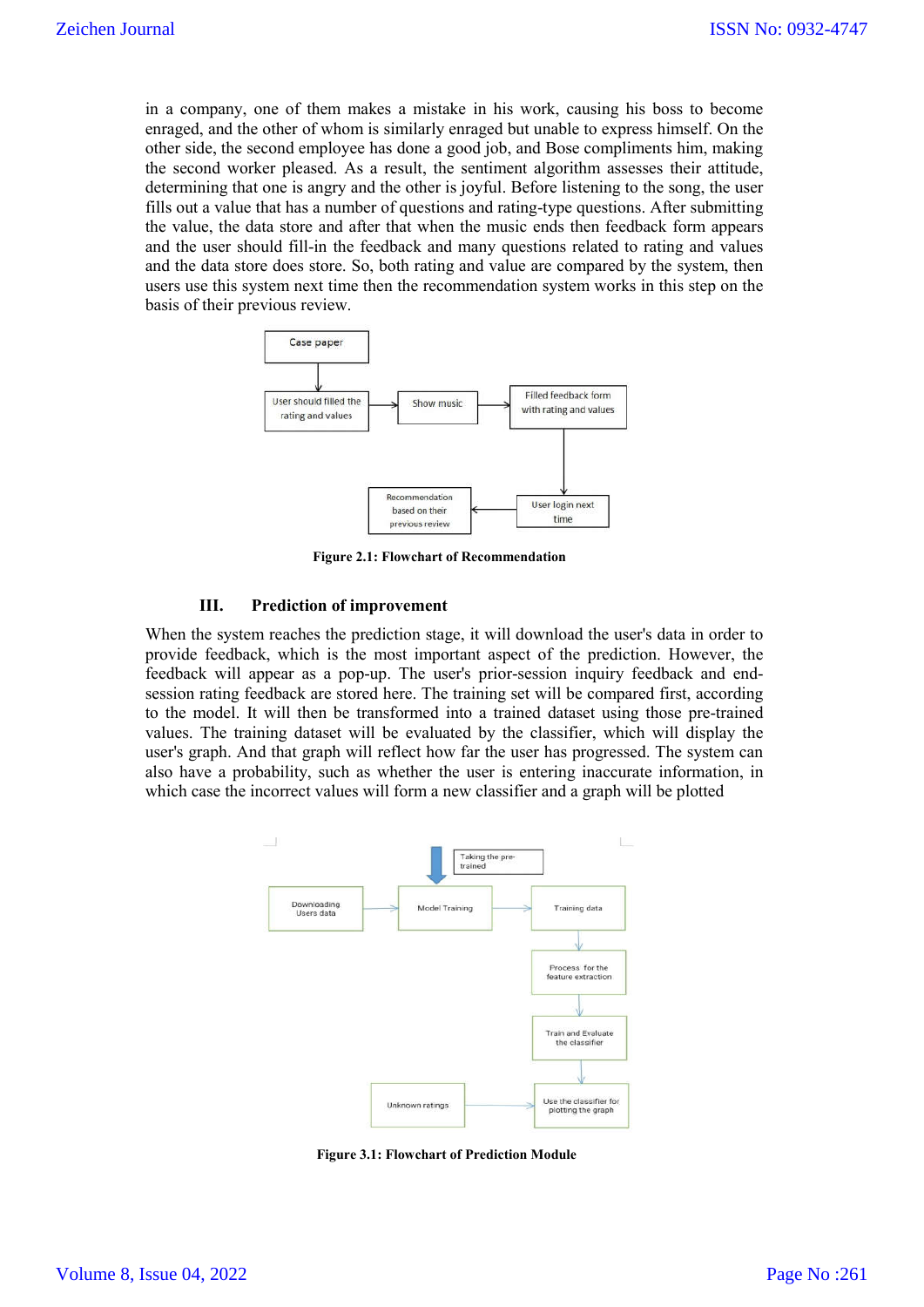As the system takes the feedback of the user, then user can log-out from the portal.

Every-time, when the user clicks on the portal or website of the system. He/ She will get the analytics based on their view of choices. So, if they are searching for something like this or about to search for this website, then it'll show on the user's page at the top.

## **6. Results and Discussion**

We looked at a number of research papers and found that they all agreed that music therapy is the greatest treatment for reducing sickness. It has used the same therapy in this case as well, but instead of using pop or rock music, it has used classical music instead. As this is the most effective treatment for reducing disease. In addition, the therapy is tailored to the present time and sessions. As a result, stress [8] or other illnesses will be minimized, and a user's health will return to normal, according to doctors.

### 7. **Summary and Conclusion**

Briefing the overall thesis, if a person is having a problem with hypertension or any kind of thyroid or some sort of diabetes. Then that kind of patient will be the main targeted user. The main purpose of the system is to focus on the targeted patients. As the user uses the system they have to first go through the verification and authentication section. Soon the client will get verified from mail-id or mobile number and not only the user will get access to the system but also, they'll be receiving a test case. And from then it will recommend the song to the user where he or she will listen to the music. Well, the system also has one beneficial factor that is, the user can choose the instruments on their basis. Soon the patient clicks on the recommended song and there will be a pop-up page. In which they will have to put their heart rate, pulse rate, glucose, etc., after submitting the prior feedback the user can listen to the song. And at the end, once again there will be one ending feedback. Where the user has to put their exact ratings and from then it will compare them for the further result. Thus, the result will show the graph of the patient in which it will show the difference in the health care. This device is very much beneficial and helpful to the patients. Like, where it was an article which had a presumed fiction, now has become a reality because of the technologies used by machine learning. This system will help the user to recover and tends to attract them towards the classical folks. As we have divided our project into some of the small modules. Where we have done the implementation with those modules such as collaborative filtering based on real-time, recommendation according to the patient's disease and prediction report based on the feedback. And after logging-out of the system, the analysis is based on the clicking of the portal in n number of times. Which will show on the top of the searches. Real time testing will be possible to make our device to function more accurately and more feasibility.

### **8. Acknowledgement**

It's our pleasure to take this opportunity to express a deep sense of gratitude to our guide, staff members of the Information and Technology Department, and everyone who has directly or indirectly contributed to our project as a success. We would like to convey our heartfelt gratitude and vote of thanks to Prof. Yogesh Pingle, our project guide, for his ongoing attention, motivation, and invaluable direction during the work and completion of this report. We owe a debt of gratitude to all of the employees who have